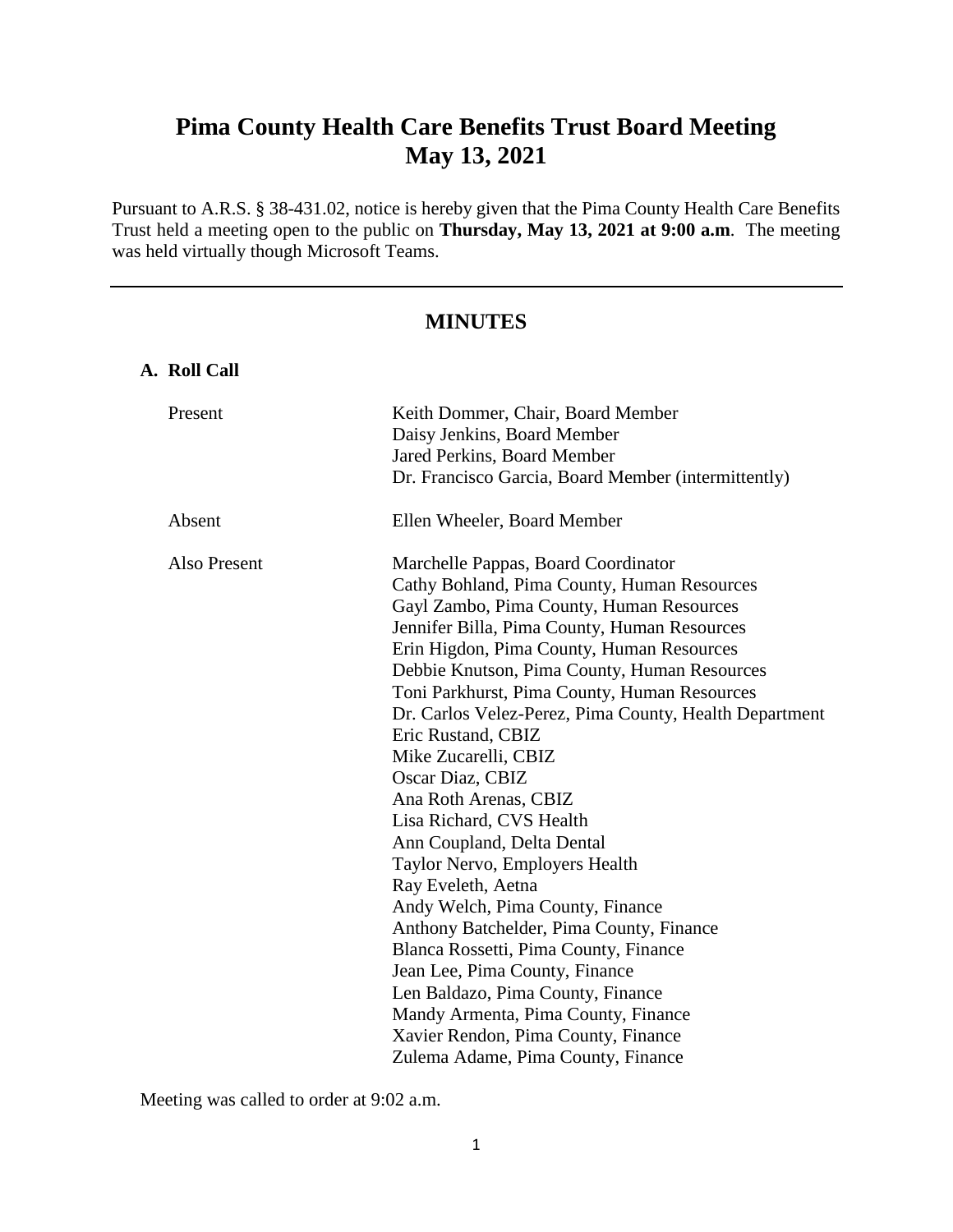# **B. Pledge of Allegiance**

All present joined in the pledge of allegiance.

# **C. Approval of February 11, 2021 Meeting Minutes**

• Moved by Ms. Jenkins, seconded by Mr. Dommer, approved 3:0.

# **D. Human Resources Items**

- **Introduce New Trustee Member – Cathy Bohland**
	- o Ms. Bohland introduced and gave a brief background for new Trustee Member, Mr. Jared Perkins.
- **Need Volunteer today for minute duties in Ellen Wheeler's (Trust Secretary) absence**
	- o Ms. Jenkins volunteered to review meeting minutes for accuracy for the meeting today in Ms. Wheeler's absence.

# **Trust Document, Section 3.3 – Discussion/Action election of Officers for the next Plan Year (FY2021/2022) - Cathy Bohland**

Ms. Bohland provided information on Trust Document, Section 3.3, Officers are to be elected at the commencement of each plan year (07-01-2021). Ms. Bohland indicated that this plan year a Chairperson, Vice Chairperson and Secretary would need to be elected and that Dr. Garcia will not be a Trustee Board Member when we return in August 2021. Mr. Dommer clarified the term limits. Ms. Bohland also explained that the terms would expire on August 6, 2021 not July 1, 2021. Mr. Dommer stated his interest in returning for an additional term as Chairperson. Ms. Jenkins stated her interest in returning for an additional term as Vice Chairperson. Mr. Perkins was in agreement with both additional terms. Mr. Dommer questioned if there had been any discussion with Ms. Wheeler regarding her continuing as Secretary. Ms. Bohland provided information that she had not been in contact with Ms. Wheeler, but would email her to follow up. Ms. Jenkins recommended Ms. Wheeler continue in her role, with the understanding that if she is in agreement with continuing.

• Motion for Chairperson: Moved by Mr. Perkins, seconded by Ms. Jenkins, approved 3:0.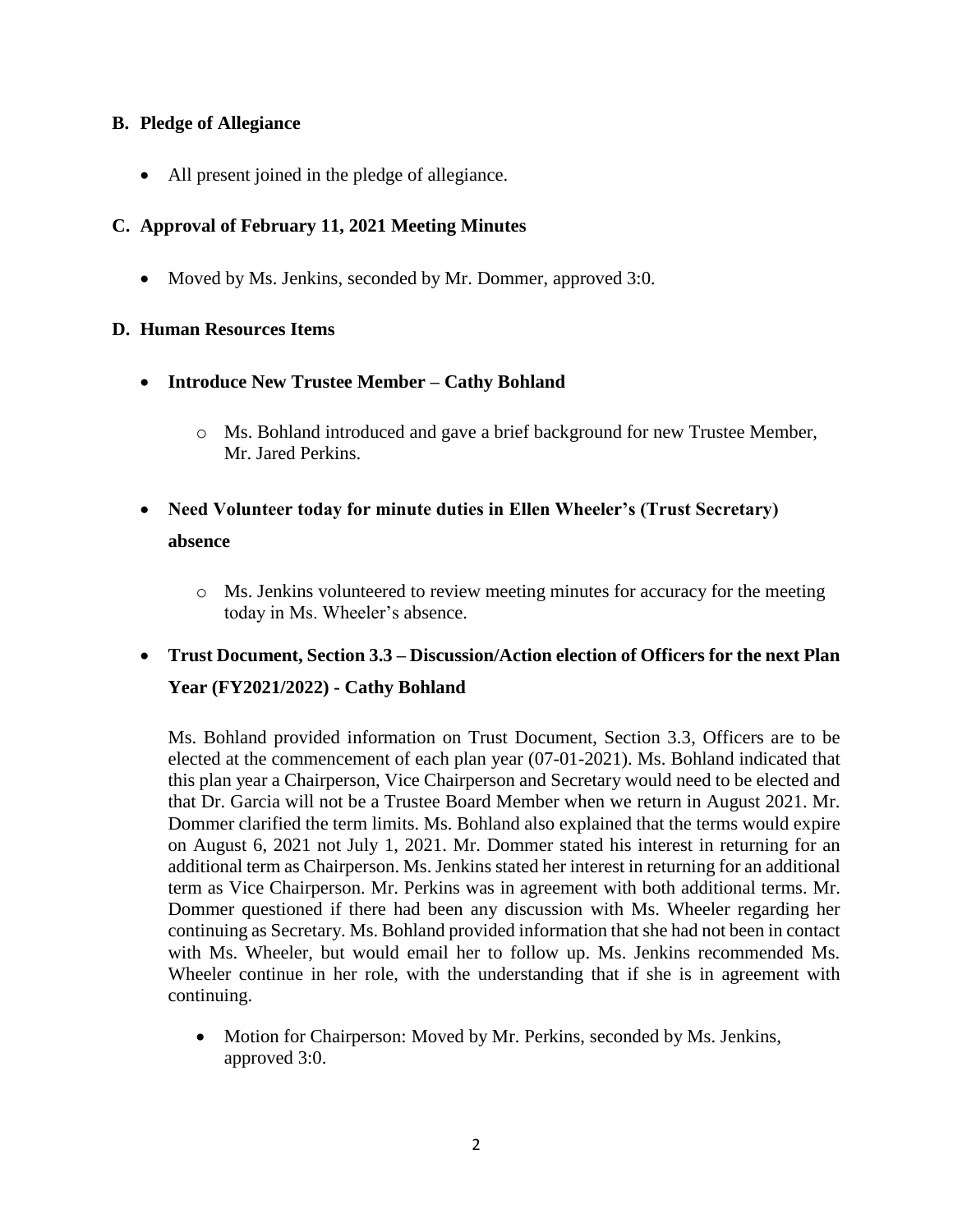- Motion for Vice Chairperson: Moved by Mr. Dommer, seconded by Mr. Perkins, approved 3:0.
- Motion for Secretary: Moved by Ms. Jenkins, seconded by Mr. Dommer, approved 3:0.
- **Trust Document, Section 3.4 – Discussion concerning Trustee appointment and reappointment effective August 2021 - Cathy Bohland**
	- **Introduce Dr. Carlos Perez-Velez –** Recommendation for future Trustee Appointment. Ms. Bohland introduced Dr. Carlos Perez-Velez and gave a brief background. Dr. Carlos Perez-Velez provided his background and intent to join the Trustees in August. Ms. Bohland provided information that the Board of Supervisors will be voting on the current Trustee Board Members and their new terms, as well as Dr. Carlos Velez-Perez as of August 6, 2021. Mr. Dommer asked if the Trustee Board was expected to be present at this meeting. Ms. Bohland spoke that HR would provide the Board of Supervisors the information as in the past and that the Trustees are not expected to be at the meeting.

# **Informational Topic – Virta Diabetes Program Update – Erin Higdon**

Ms. Higdon presented an overview of the Virta Diabetes Program that is available for Pima County Employees who are enrolled in the Pima County Aetna HDHP plan. To date there are a total of 300 enrolled patients (89 – Type II Diabetes, 120 pre-diabetes and 91 obesity) and 37 pending applications. Of the Type II Diabetes patients registered on or before February 21, 2021, there has been an average weight loss of 9.1 lbs. in 60 days. The percent of medications eliminated (excluding Metformin) in 60 days: 37.8%, down from 37 to 23. There is not enough data available yet for the Pre Diabetes and Obesity patients . A full 90 day results report will be available for the 8/12/2021 meeting.

# **E. Aetna Presentation Summary – Ray Eveleth**

**Medical Utilization Review – 07/01/2020 – 03/31/2021**

**\*Note: Mr. Eveleth stated that there is an error on slide 18, "***Summary of Key Findings" –* **Utilization: P15. Top 5 Major Diagnostic Categories: Musculoskeletal (- 10.23%), Kidney/Urinary Tract (-9.75%), Digestive System (+20%), Infectious/Parasitic (+243.50%), Nervous System (-24.13%) should read: Top 5 Major Diagnostic Categories: Musculoskeletal (-11%), Kidney/Urinary Tract (-9%), Digestive System (-7%), Infectious/Parasitic (+154%), Nervous System (-21%)**

Mr. Eveleth presented a Summary of Key Findings (slide 18) for the review period of July 1, 2020 through March 31, 2021. Mr. Eveleth stated that there is a negative trend being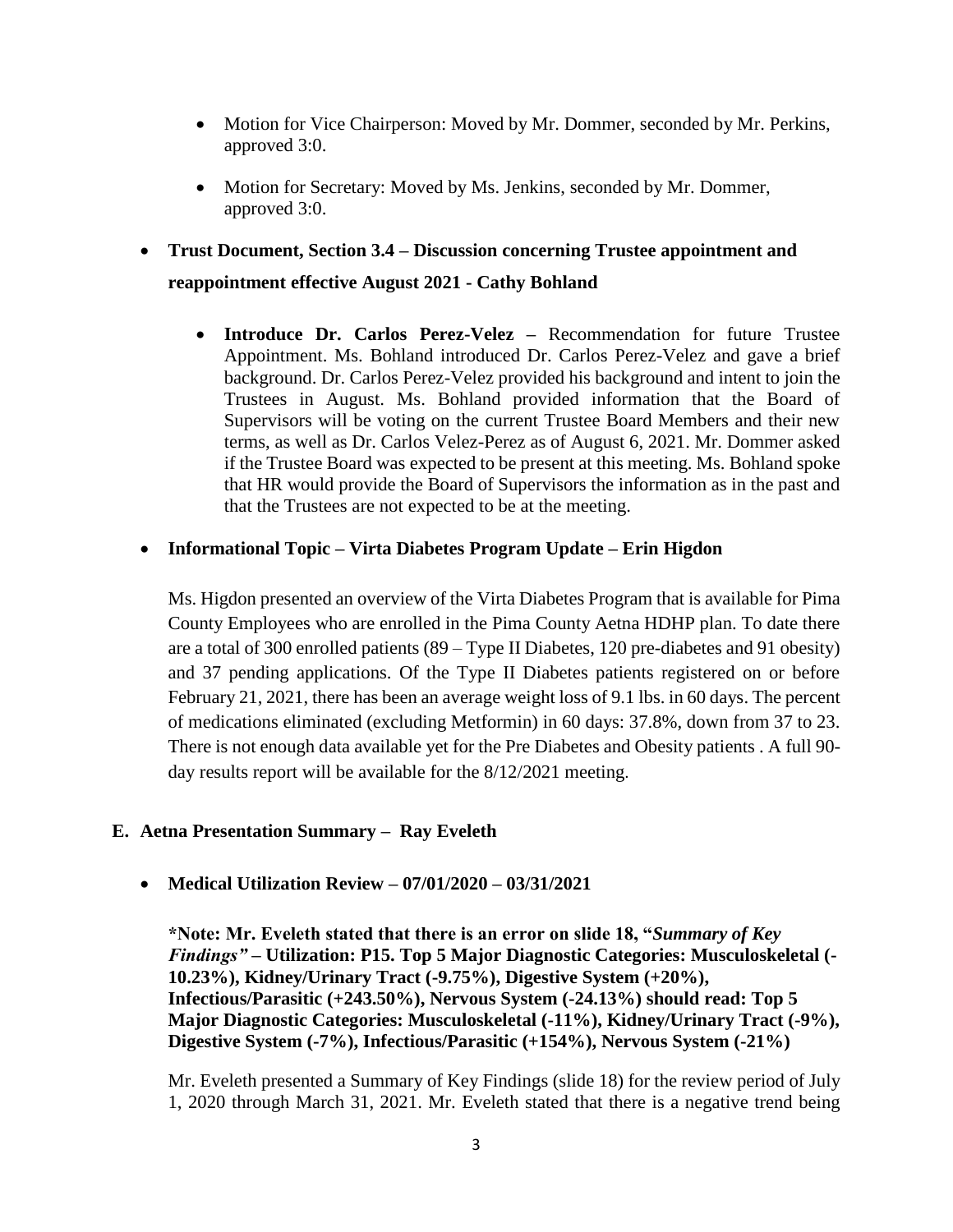seen of .8 % from the previous quarter. Mr. Eveleth highlighted that the number of High-Cost Claimants had decreased -28.6 %, a decrease in Utilization for admissions at -18.9 % versus the prior period. Mr. Eveleth discussed the attributions to the medical cost categories that have had an impact on the increase of utilization and the decrease of High-Cost Claimants from 35 to 25 over the prior period. Mr. Eveleth discussed the amount of Emergency Room spend and the number one provider (Tucson ER and Hospital) which is out of network and accounts for 97 % of claims spending. Ms. Jenkins asked if there is a way to communicate to employees about the financial implications of treatment at Tucson ER. Mr. Rustand provided information that this has been addressed in the Pre-Trust setting and CBIZ is working on information to provide to employees to assist with educating employees further. Mr. Dommer asked what the percentage of spend is for ER utilization? Mr. Eveleth will research further and provide the information after the meeting. Mr. Eveleth noted that while there has been a significant increase in many categories, each is beginning to trend down. Mr. Perkins asked if the increase in Telemedicine could be impacting this? Mr. Eveleth provided the information that while there has been an increase in Telemedicine visits, the cost per visit paid by Aetna remains the same as an in-person visit. However, the cost impact going forward is unknown, but will continue to be tracked.

# **High Cost Claim – Ray Eveleth**

Mr. Eveleth discussed the HCC Claimant Overview (slide 26).

# **COVID-19 Update**

Mr. Eveleth briefly reviewed the COVID-19 Claims Impact (slide 19). Mr. Eveleth noted that there has been 1,872 COVID vaccinations billed to Aetna as of May 2, 2021 (note: report shows 661 due to submission date). Ms. Jenkins asked for the percentage of employees that have received their vaccination? Mr. Eveleth provided the up to date numbers and reminded the Board that not every vaccination is billed through Aetna. Ms. Jenkins asked if HR may be able to provide the information? Ms. Zambo provided that HR is incentivizing the vaccination for Pima County employees and as of now there have been 400 employees who have taken advantage.

# **F. Caremark/CVS Presentation Summary – Lisa Richard**

# **Pharmacy Utilization Review** – **07/01/2020 – 03/31/2021**

Ms. Richard presented the Pharmacy Utilization Review Report (slide 45) for July 2020 – March 2021. Ms. Richard provided an overview of the Total Gross Cost and reminded the Board that the rebate dollars are not factored into the financial portion. Ms. Richard noted that there is a 6 % increase per employee trend that is being driven by the utilization of Specialty medications.

# **Brief Pharmacy Update – Mike Zucarelli**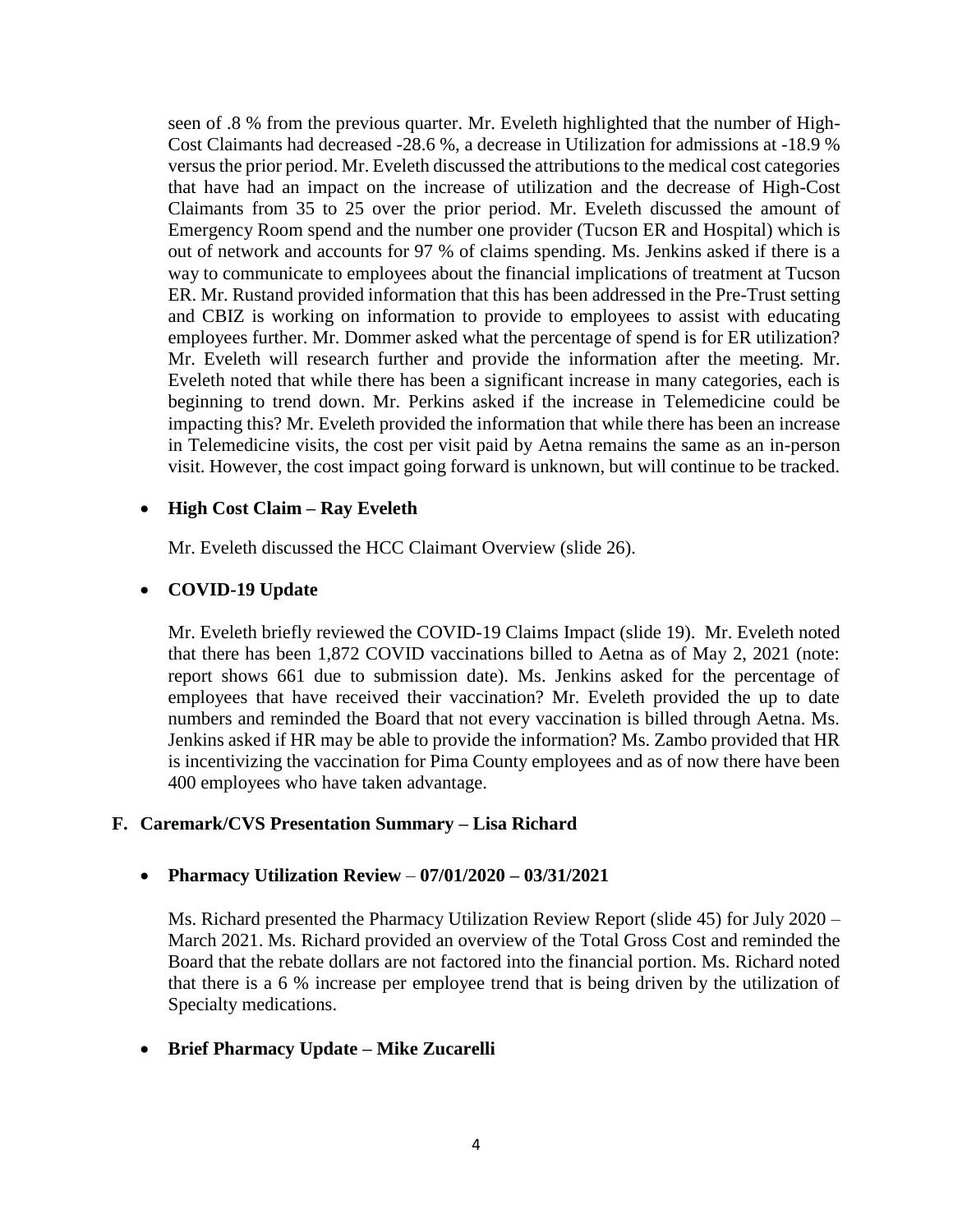Mr. Zucarelli provided a brief update on a relatively new Supreme Court ruling on ERISA preemptive status. Some states have introduced bills that focus on Pharmacy Benefits. Mr. Zucarelli stated while it has not been introduced in Arizona, there is a possibility and would have a considerable impact on pharmacy benefits due to State Laws being imposed. Mr. Zucarelli asked that the Board and HR remain aware and to please reach out if any information is received.

# **COVID-19 Update**

Ms. Richard provided an update on COVID-19 vaccines administered. As of May 12, 2021, there have been 100 + members vaccinated. Mr. Zucarelli commented and clarified that this data is only for the claims that are specifically billed through the pharmacy benefit and the numbers are possibly higher for those claims that are billed to Aetna.

#### **G. Delta Presentation – Summary – Ann Coupland**

# **Dental Utilization Review – July 2020 to March 2021**

Ms. Coupland presented highlights of the Delta Dental Plan for July 2020 to March 2021 (slide 54), noting that after Pima County has completed their first plan year an annual plan comparison will become available for review. Mr. Dommer reminded the Board that Delta Dental will provide a presentation each May.

# **H. CBIZ Presentation – Oscar Diaz**

# **CBIZ Team Update**

Brief introduction of Oscar Diaz who is replacing Jessica Velasquez.

# **Claims Review – July 2020 to March 2021**

Mr. Diaz presented the Paid Claims Overview through the month ending March 2021 (slide 64). Mr. Diaz noted that Pima County has had a 5.6 % increase from the prior year due to the impact of COVID claims. Mr. Diaz noted that there are 37 large claimants that account for 25.8 % of large claims billed. Mr. Rustand provided information that the claims on this report reflect a thirty-day lag period and differ from the Aetna reporting, showing a slight difference in information provided.

# **Cotiviti Report – Eric Rustand**

Mr. Rustand presented the Cotiviti Report Summary (slides 72-74) and informed the Board that this information is provided twice per year. Ms. Jenkins asked if there have been any efforts to increase the utilization for annual / preventive exams? Mr. Rustand provided the